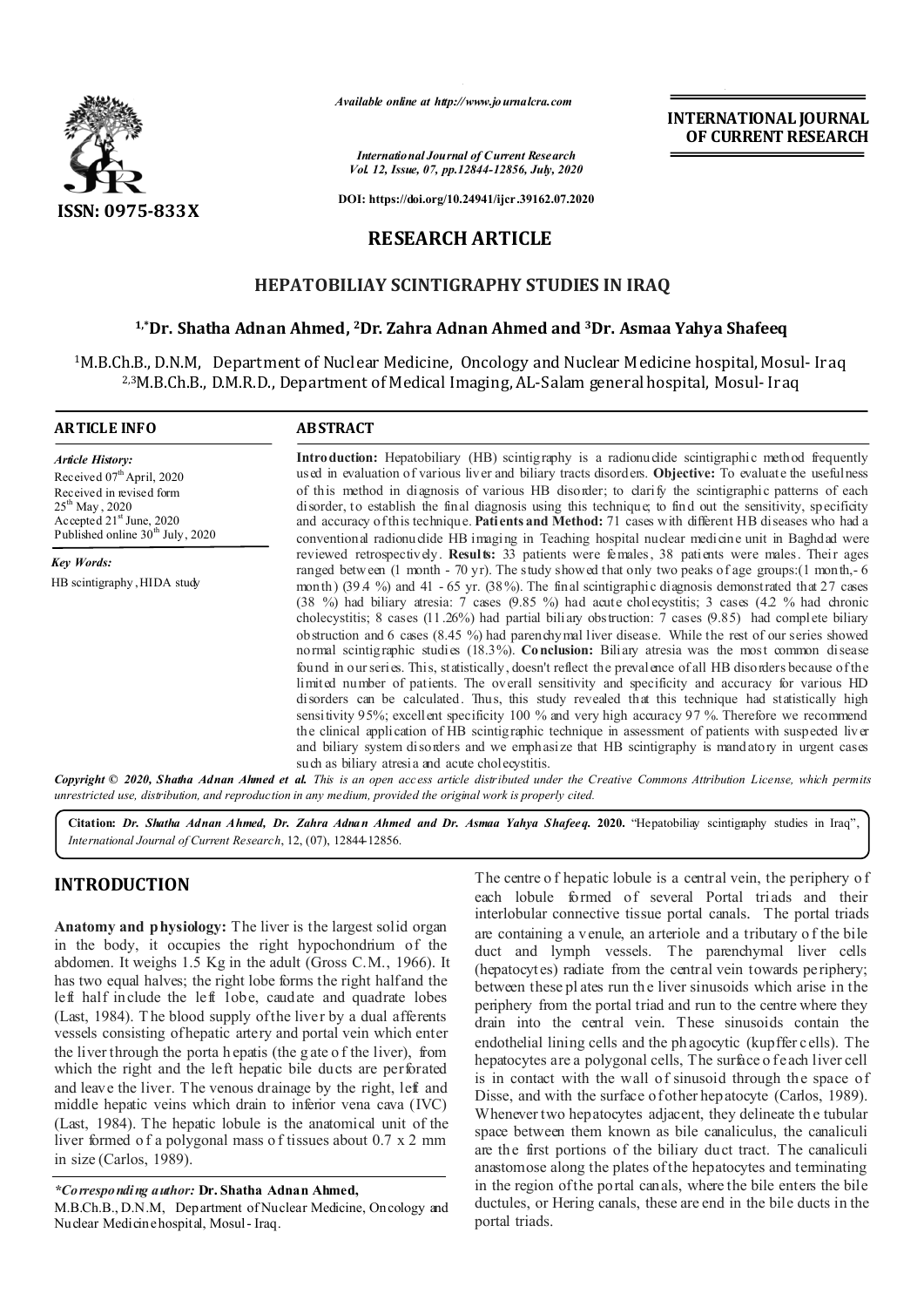The bile flow, therefore, progress in direction opposite to that of blood i.e. from the centre of the classical lobule to it is periphery (Carlos, 1989). T he smallest interlobular du cts joins to form septal bile ducts, and these finally unite to form the right and left hepatic du ct (the intra hepatic biliary tract), till it reach the porta hepatis where the extra hepatic biliary tract start. The right and left hepatic bile ducts join to form the common hepatic duct (CHD 2.5 cm length) which is soon joined by the cystic duct (CD 2.5cm length) from the gall bladder and hence the common bile duct (CBD 7-8 cm length) is formed. It opens in common with the main pancreatic duct into the ampulla of vater, this in turn open in the posterior medial wall of the second part of the duodenum. The common opening o f these two ducts is surrounded by a circular muscle the sphincter of Oddi.

The gall bladder (GB) is a pear shaped organ  $(7.5 - 12.5 \text{ cm})$ length) with a normal capacity of about 50 ml. It lies against the under surface o f the right lobe of the liver, and it is formed of three p arts: T he fundus (the blind end) , the body of the GB (narrower than the fundus), then the neck which is narrower than the body and at a higher level than the fundus from which the CD lies against the porta hepatis, the GB receives sympathetic nerves from the coeliac ganglia and Para sympathetic nerves from the left vagal trunk (last, 1984).

**Bile Synthesis:** Bile is manufactured by liver cells. It is composed o f water, bile salts, bile pigments, cholesterol, fatty acids, and electrolytes (Na, K, Ca, Cl). The colour of bile is related to the presence of bile pigment (bilirubin diglucuronide, which is the metabolic product of break down of haemoglobin) and is secreted in bile in concentration 100 times greater than that present in plasma (Schwartz, 1989).

**Bile Secretion and storage:** The secretion of bile takes place in liver cells. All hepatocytes, continually, secrete bile in small amount. The secretion of bile is responsive to neurogenic, humoral, and chemical control. Vagal stimulation some time can double or more the secretion. Secretin hormone via the blood stimulate ductal secretion, it can increase bile Secretion as much as 80 % mainly by increase secretion of bicarbonate solution which helps to keep bile salts in solution in bile. The presence of large amount of bile salts in the blood increases the rate of liver secretion proportionately, this acts directly on the parenchymal cel1s to augment bile secretion. Also the greater liver blood flow increases bile secretion (Guyton, 1987 (The hepatocyte p rovides the driving force for bile flow by creating osmotic gradients of bile acids which forms micelles (bile acid dependant bile flow) and sodium (bile acid independent bile flow) (MacL EOD *et al*. , 1991). The bile flow through the intra hepatic biliary tract till it reach's the CBD from which the bile empties directly into the duodenum or is directed to the GB (Guyton, 1987). The GB mucosa has the greatest absorptive power per unit area of any structure in the body, this rapid absorption prevents arise in pressure within the biliary tract under normal conditions (Schwartz, 1989). The bile after concentrated, is normally stored in the GB (during fast) until it is needed in the duodenum (after meal).T he CBD pressure is maintained by rhythmic contraction and relaxation of the sphincter of Oddi, during fasting this pressure exceeds the GB pressure so that the bile normally flows into the GB. A fter m eal particularly (fatty meal) the GB contracts and empties it's store of concentrated bile mainly in response to the hormone cholecystokinin from the upper intestinal mucosa which cause specific contraction of the GB muscle. Also vagal stimulation cause an additional weak contraction of the GB. This contraction provides the pressure that forces the bile towards the CBD to the sphincter of Oddi which open in response to GB contraction, also relaxation of the sphincter of Oddi may be a direct effect of cholecystokinin. The presence of food in the duodenum produces a degree of peristaltic wave travel towards the sphincter so the sphincter with the adjacent intestinal wall momentarily relaxes and open and the bile reach the duodenum. when there is no fat in meal the GB empties poorly, but when adequate quantities of fat are present the GB empties completely in about 1 hr. (Guyton, 1987).

**Bile Functions:** The importance of bile for digestion only because of the presence of bile salts (cholic acid, deoxy cholic acid and chenodeoxycholic acid) in concentration of 10-20 meq/l. Bile salts emulsify the fat globule so that they can be digested by intestinal 1ipases, also they transport the end products of fat digestion to intestinal villi so that they can be absorbed into lymphatic, this function performed by forming a minute complexes micelles. Without the presence o f bile salts in the intestinal tract up to 40% of lipids lost in stool leading to steatorrhea (fatty stool) and deficiency of fat soluble vitamins (A,D,E and k) (Guyton, 1987). Bile also provides the excretory mode for various substances some endogenous as bilirubin and hormones others are exogenous substances such as drugs, alcohol and copper (MacLEOD *et al*., 1991). Bile also excrete variety of dyes foreign to the body such as sulfobromophthalein (BSP), rose Bengal, indocyanin green, which can be used for testing liver function)Schwartz, 1989). The N- substituted iminodiacetic acid (IDA) also concentrated and excreted in the bile which permits the visualization of the biliary tracts after labeling with radioisotope (Walker, 1984).

**Hepatobiliary Scintigraphy:** Definition: HB Scintigraphy is a radionuclide diagnostic imaging study including(planar imaging, SPECT, or hybrid imaging such as SPECT/ CT) that evaluate hepato cellular function and biliary system by tracing the production and flow of bile from formative phase in the liver, and its passage through the biliary system into the small intestine. Sequential (or dynamic) images of the liver, biliary tree, and gut are obt ained. Computer acquisition and analysis, including pharmacologic interventions, are used according to varying indications and individual patient's needs (Mark Tulchinsky, 2010). HB Sintigraphy has been used in the last four decades, Tc 99m HB radiopharmaceuticals began to be widely used by the early 1980s. Tc 99m cholescintigraphy still a very useful study. It's strength lies in the fact that the diagnostic information provided defines pathophysiology rather than anatomy.(Ziessman HA. 2014)

**HIDA:** (hepato imino diacetic acid) has long been used as a generic term for cholescintigraphy. HIDA (lidofenen) is the proto type of this group of agents (Chilton, 1984). The IDAtype radiopharmaceuticals are called bi functional because they possess both hydrophilic group necessary for binding T c 99m and lipophilic component that provides hepatocellular specificity (Chilton, 1984). It was a major advance, but image quality and diagnostic utility were sub optimal in patients with serum bilirubin levels above 5 mg/dl. It's no longer available. Perhaps the most widely used IDA compound is diisopropyl IDA(DIS IDA; disofenin or Hepatolite) which with its longer substituted chain allows for increased biliary excretion and visualization of HB system at serum bilirubin levels approaching 20 mg /dl. (Mettler, FredA., 2006).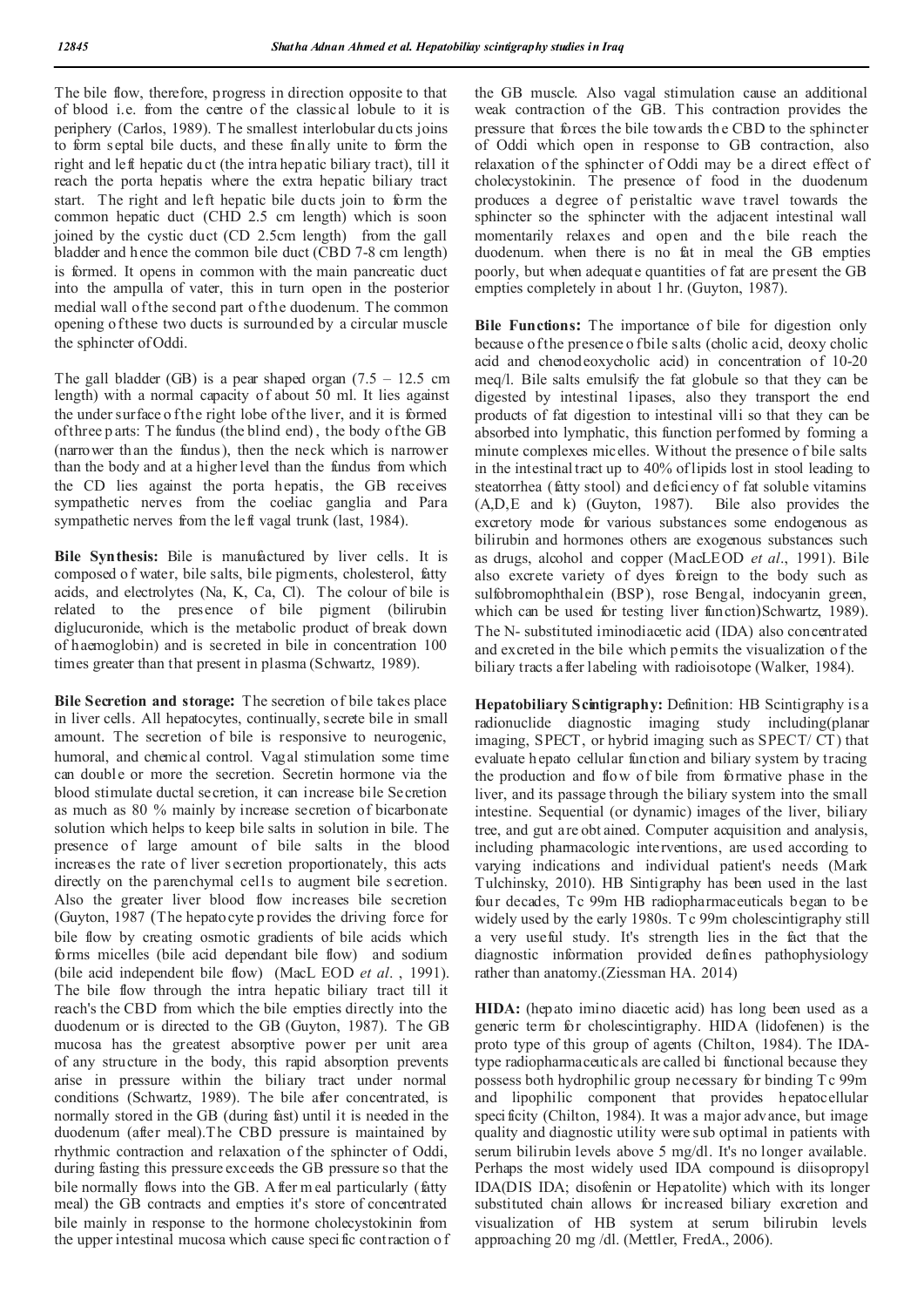Mebrofenin (Trimethyl-bromo IDA or Choletec) was approved in 1993, it had higher liver extraction 98% vs. 90% and more rapid biliary clearance than T c 99m disofenin. The half time of liver clearance for both agents is 15 to 20 minutes (Mettler, Fred, 2006). After intravenous injection, Tc 99m HIDA radiopharmaceuticals are transported in the blood bound to serum albumin. They dissociate from albumin in the hepatic peri sinusoidal space and are extracted by hepatocytes by receptor-mediated endocytosis similar to bile salts, free fatty acids, and bilirubin, except that they are secreted into biliary canaliculi unchanged, without undergoing conjugation (ziessman 2014).

#### **Common clinical indications for HB Scintigraphy Congenital abnormalities:**

 **Biliary Atresia:** It is present in 1 per 10,000 live births. The cause is unknown, possibly viral in origin rather than failure of embryogenesis. Variable length of biliary tree are occluded. 10% are correctable, 90% are non correctable. Jaundice is present by the end of the first week and deepens progressively. Later on features of obstructive jaundice and complications are common and biochemically clear. Diagnosis is confirmed by biliary scintigrphy which shows non visualization of the biliary tree and failure of radio tracer to reach intestine(Harding Rains, 1990)

 **Choledocal cysts:** It is caused by a specific weakness in a part or the whole of the CBD, it is a rare condition affecting females four times than males. It is seldom manifested b efore the age o f six months, (only half of the cases present before the age o f twenty). The patient presented by attacks of obstructive jaundice accompanied by upper abdominal pain and pyrexia, in most of cases a swelling is detected in the upper abdomen and the ultrasound shows it's cystic nature. If un treated ultimately the condition fatal, due to ascending cholangitis and biliary cirrhosis or diffuse peritonitis following rupture of the cyst, carcinoma may develops in choledochal cyst.(Harding Rains, 1990). Can be confirmed by demonstration of radio tracer within it (Sutton David, 1998).

 **Caroli's Syndrome:** It is a congenital dilatation of the intra hepatic bile ducts. Biliary stasis leads to stone formation and cholangitis. This condition appears in childhood or in early adult life. (Harding Rains, 1990). HB scintigraphy show dilatation of multiple intra hepatic bile ducts. multiple cold defects seen in early liver images; later fill in and retain Tc 99m IDA, showing multiple hot spots while remainder o fliver clears. (Specht NT., Russo RD., 1998)

**Neonatal and childhood jaundice:** The causes of persistent conjugated hyper bilirubinemia in infants are many, biliary atresia and neonatal hepatitis(secondary to CMV, HAV, HBV, Rubella and T oxoplasma in fection) account for 70-80%. (Col SS Anand, Lt Col RK Handa, 2006). HB excretion scintigraphy has an important role in neonatal jaundice in defining surgically correctable disorders as biliary atresia, this condition can be excluded if the radio tracer enters the small intestine (Sutton David, 1998).

**Acute Cholecystitis**: The condition is almost always caused by obstruction of the gall bladder neck or CD by a gall stone, occasionally, obstruction may be by mucous, worm or a tumor. The patient present with sever upper abdominal pain either in the right upper quadrant, radiating to the right scapular region, or occasionally, with epigastric or left upper quadrant or retrosternal pain. It lasts more than on e hour and is associated with restlessness and sweating, nausea and vomiting, fever, rigor may occur. Physical signs including fever, tachycardia, right hypochondrium tenderness and rigidity worse on inspiration (Murphy's sign) may occur too. Leucocytosis is common except in elderly patient. The inflammation resolve even if not treated but it recur, on the other hand it may progress to empyema or perforation and peritonitis. The mortality rate in elderly may reach about 10%. Biliary scintigraphy has a high sensitivity in the diagnosis of acute cholecystitis. Persistent non visualization of the gall bladder is an indicator of CD obstruction. Other positive finding of acute cholecystitis include the " rim sign" and " cystic duct sign" where increased tracer up take is present within the adjacent liver and CD proximal to obstructing calculus.(Sutton David, 1998).

**Chronic Cholecystitis:** Chronic inflammation of the GB is almost invariably associated with gallstones. The patient suffers from recurrent episodes of constant right upper quadrant pain, often at night and some time precipitated by a heavy meal. If untreated the episodes last 1-6 hours. but it recur. Cholecystectomy is advisable. Delayed GB visualization correlate well with chronic GB disease, it may be excluded when stimulation with CCK (Cholecystokinin) analog allows passage of bile with delayed visualization of GB. (Sutton David, 1998)

#### **Biliary obstruction**

**Complete Biliary Obstruction:** It is a surgical emergency. There are two types that caused by tumor and that caused by cholilithiasis. Those caused by tumor; present with painless hyperbilrubinemia anatomic (Ultrasound) imaging will detect dilated biliary ducts and often the tumor causing the obstruction. Obstruction by cholelithiasis; presents as acute sever biliary colic. The obstruction causes an increase in intra biliary duct pressure. Bile flow is reduced, followed by ductal dilatation. However, dilatation of biliary ducts may not be seen on anatomic imaging until  $24 - 72$  h after the obstructive event. Thus, ultrasonography may be negative when a patient presents in the emergency room with acute pain. Here cholescintigraphy can play an important diagnostic role, because the pathophysiologic scintigraphic finding are seen promptly after the obstructive event. If the patient has good hepatic function, high grade complete biliary obstruction can be diagnosed within the first hour of imaging after injection of Tc99m–HIDA radiopharmaceutical. The referring physician should be promptly notified. (Ziessman, HA. 2014). Lack of visualization of the biliary tree with good visualization of the liver (liver scan sign) is typical with complete obstruction of the CBD. (Mettler, Fred A., 2006). Also there is no visualization of intestinal activity, in late cases differentiation of obstruction from hepatitis can be difficult or impossible with out the use of ultrasound.

**Partial Biliary Obstruction**: Patients complain of recurrent biliary colic. Liver function test results are normal. The bile ducts are not dilated. With partial bile duct obstruction the biliary tree is visualized to the level of obstruction, and occasionally a filling defect is identified at that point. Partial duct obstruction is suggested by persistent visualization of the CBD or delayed clearance of activity from the duct. Poor clearance from biliary ducts is diagnostic. (Ziessman, HA.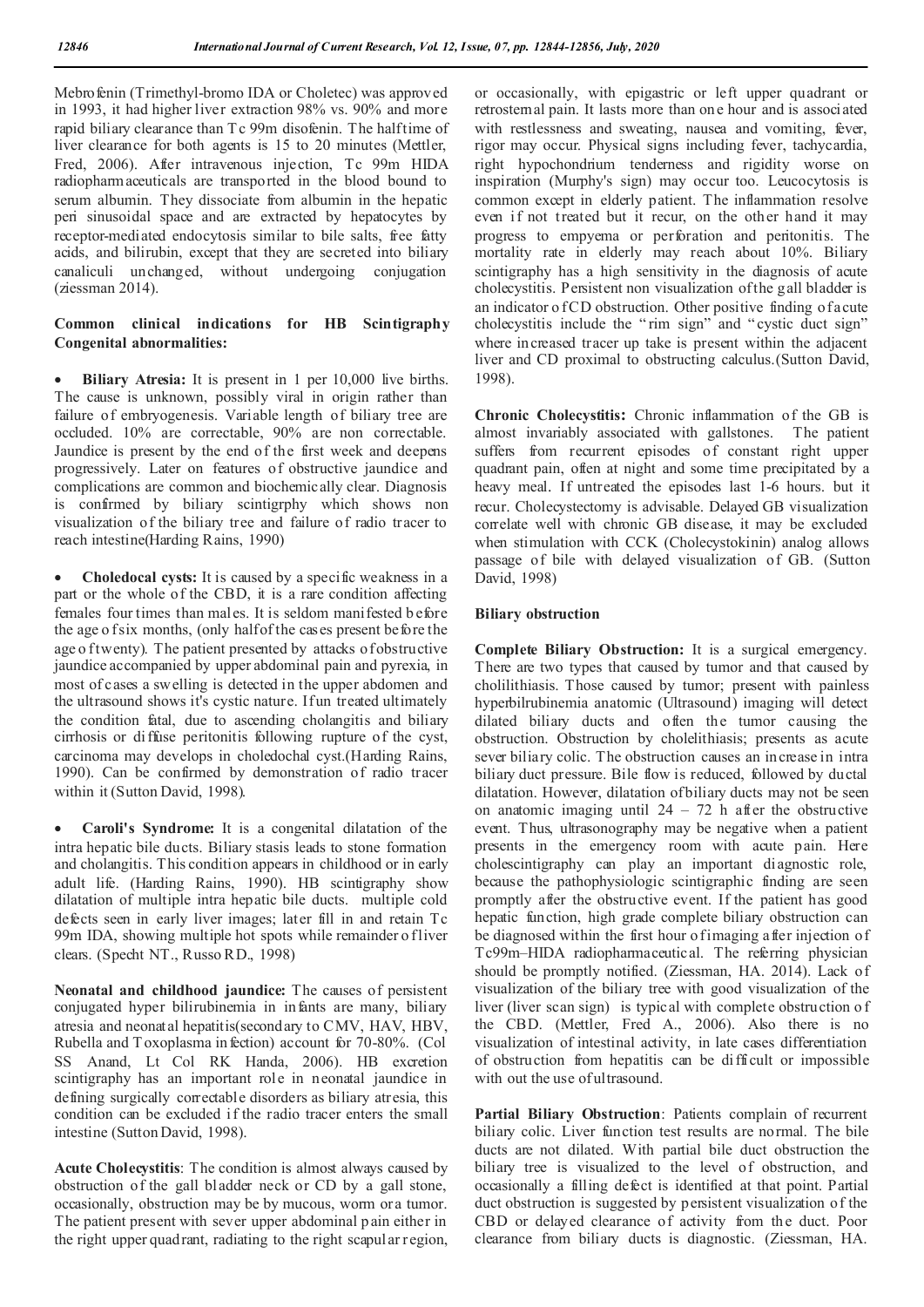2014) Delayed appearance of activity  $(> 60 \text{ minutes})$  in the duodenum and small bowel is not specific and can occur in 20% - 25% of normal people. Partial obstruction can be caused by a CBD stone, benign or malignant stricture, or sphincter of Oddi dysfunction with elevated sphincter pressure.

**Biliary leaks:** post traumatic and post surgical biliary scans, bile leaks may occur following surgery or trauma. Loculated or free radio tracer may then be demonstrable in the peritoneal cavity. Less common indications: Evaluation of biliary dyskinesia and sphincter of Oddi dysfunction.

**Biliary Dyskinesia:** The condition presents with upper quadrant discomfort in the absence of g all stones. The cause is related to disorders of motility of the GB either excessive contraction or hypo functioning of the GB. It also may be related to dysfunction of the sphincter of Oddi or stenosis of the ampulla of Vater. Diagnosis is made by excluding gall stones. Hepatobiliary scintigraphy may be helpful by doing the test with fatty meal or cholecystokinin to demonstrate that the contraction of the GB is associated with pain or the papilla is stenosed. Endoscopic sphincterotomy is used to assess the condition often result in treatment of many of these patients (MacLEOD *et al*., 1991).

**Post Cholecystectomy Syndrome :**HB scintigraphy may be helpful

Purpose of the study: A retrospective study for conventional HB scintigraphic studies in nuclear medicine unit were reviewed in order to evaluate :

- The usefulness of this study in diagnosis of various HB disorders.
- To estimate the most common ages examined. To clarify the scintigraphic patterns of each disorder to establish the final diagnosis using this technique.
- To find out the sensitivity, specificity and accuracy of this technique.

## **MATERIALS AND METHODS**

Patients: Ofmany cases with different liver and biliary system disorders who had radionuclide HB imaging in Teaching Hospital-Nuclear Medicine Unit - in Baghdad during the period 1988-1990, only 71 cases were reviewed 33 patients were females, 38 were males. The age ranged b etween (8 days - 70 years). The mean age was 25.8 years.

**Technique Preparation of Radiopharmaceutical:** (Tc 99m) pertechnetate was prepared from (Mo-99 Tc- 99m)generator elution, while the labeling substance (the HB agent EHIDA) was supplied in special kits. Each vial of 10 ml size EHIDA contains a freeze-dried mixture of 42.7mg Etifenin sodium and 0.4 mg Stannous chloride dihydrate, sealed under an inert atmosphere with a rubber closure. (This agent used in our study was supplied by the Amersham International PLC company, Amersham UK). Tc-99m-2,6-diethylphenylcarbamoyl methyl imino diacetic acid (EHIDA), was prepared by complexation of reduced Tc-99m with HB agent EHIDA, using tin chloride (sncl 2 ) as a reductant at room temperature. The tin is not a part of the complex and technetium is in  $+3$ oxidation state. Thus, the overall charge of complex was  $-1$ This complex is quite stable.

For preparation of Tc - 99m - EHIDA we apply (aseptic technique) throughout following this procedure:

- Place one of the vials in a suitable shielding container and Swab the rubber closure with the sterile Swab provided.
- Using 10 ml sterile syringe , inject a suitable volume between 3-8 m1 of the eluate from a Tc-99m sterile generator into the shielded vial , with draw an equal volume of the gas from the space above the solution to normalize the pressure in the vial, shake the shielded vial for 10 seconds to ensure complete dissolution of the powder.
- Assay the total activity.
- Incubate at room temperature for 15 minute.

The preparation is now ready for intravenous injection of the calculated dose.

**Setting of the Gamma Camera:** A large field of view gamma camera (General electric GE, Maxi Camera 11), fitted with a general purpose or high sensitivity collimator was used. Tc - 99m window 140 + minus 20 was opened. The intensity adjusted according to each case. The camera set on 300 K count per image, computer was used to accomplished this study, as follows: we choice static comments, so we need to determine the count number as mentioned above, then each 5 minute take one image till 30 minute then every15 minute ti11 one hour. Other information also introduced to computer in order to obtain complete study according to each case.

**Procedure of the Technique:** Each patient was prepared for the study by fasting for at least 3 hours no more than 6 hours. Also the patient should be well hydrated to diminish any interference from the kidneys. The patient then was placed in a supine position with a gamma camera detector fitted with a general purpose or high sensitivity collimator were placed over the patient anterior abdomen. The study was performed in one view, only the anterior view. Then 2-5mci Tc-99m-EHIDA according to the age was administered to the patient intravenously rapidly as a bolus dose in the anti cubital vein. Then serial images were obtained on 5, 10, 15, 20 , 30 ,45 minutes,1 hour, and if the (GB) or bowel activity are not visualized by 1 hour, delayed images at 1.5 hr, 3 hr 5hr, and probably 24 hours in jaundiced patient should be obtained. Fatty meal were used in some cases to induce GB emptying and then re-examined.

**Description and Interpretation of the studies:** Analysis and interpretation of the obtained images using special protocol done by us. This protocol depends on the following scintigraphic criteria: Radiotracer extraction by the liver; radiotracer distribution through out the liver any liver space occupying lesion; liver size; visualization of the extra hepatic biliary tracts; visualization of the GB and CD; Bowel visualization. The results were classi fied according to this protocol and then the final diagnosis scintigraphically was established. Additional clinical and scintigraphic information obtained from this study were discussed.

## **RESULTS**

The results of 71 HB scintigraphic studies were analyzed.The distribution of our series according to the age demonstrated in (table.1) Most of the cases referred for HB scintigraphy were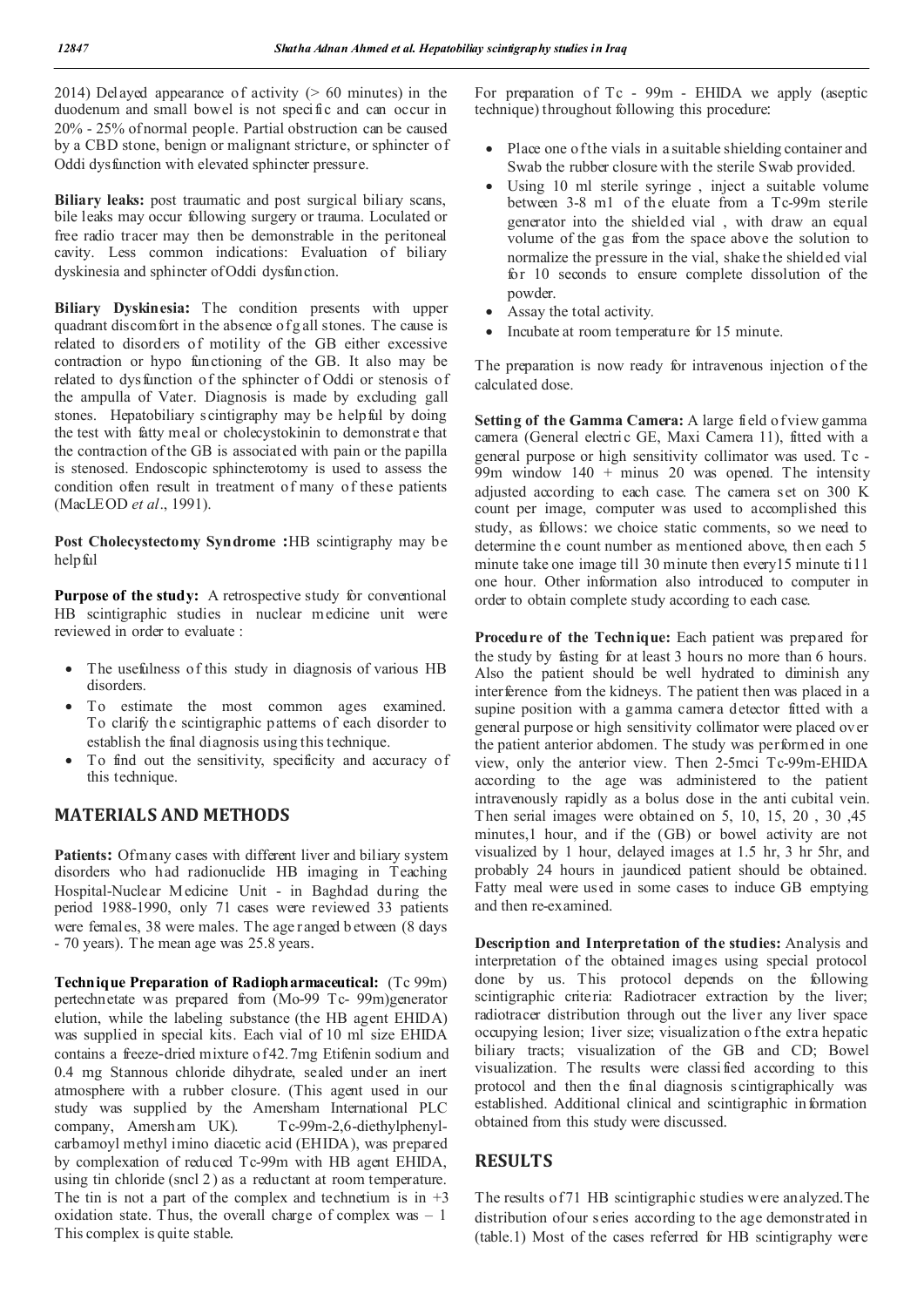during the period o flife ranging b etween less than one month and 6 months (39.4%), and 41 to 65years (38 %). T hus about more than two thirds (77.4 %) of the referred cases were in these age ranges. The protocol was applied in this study to assess the anatomy and pathophyisology of the study and the relation ship of these findings with the clinical information's of the presented cases. The study disclosed that 27 cases (38%) had biliary atresia (B.A) whi ch represented the most common HB disorder encountered in our series. The abnormal scintigraphic findings for those 27 cases were found as follows: 23 cases(85%) demonstrated good extraction of radiotracer by the liver; 26 cases(96 %) showed uniform distribution of radiotracer throughout the liver, while only 12 cases (44.4%) revealed hepatomegaly versus 15 cases (55.5 %) with normal liver size. Non visualization of extra hepatic biliary tracts as noted in 27 cases (100%), non-visualization of the GB and bow el activity were observed in 27 cases (100%) (Fig.1) showed the scintigraphic findings in a case with biliary atresia.

The study showed the scintigraphic findings for 7 cases (9.85%) who having acute cholecystitis: 5 cases (71.4%) with good extraction o f radiotracer by the liver; 4 cases (57%) with uniform distribution o fradioactivity in the liver versus 3 cases (42.8%) with non uniform distribution of radioactivity; the liver is enlarged in 3 cases (42.8%) v ersus 4 cases(57%) with normal liver size.The extra hepatic biliary system was visualized in 6 cases (85.7 %) versus one case (14.2 %) non visualized. All cases (100%) was showing non visualization of the GB. Bowel activity was detected in 7 cases (100%) in different periods of time. (Fig.2) showed the scintigraphic finding in a case of acute chol ecystitis. The study revealed the scintigraphic finding for 3 patients (4.2%) with chronic cholecystitis.

Two cases (66.6%) showed good extraction of radiotracer by the liver versus on e case (33.3%) with fair extraction; 2 cases (66.6%) showed non uniform distribution of radioactivity within the liver versus one Case  $(33.3 \%)$  with uniform distribution. Only one case (33.3 %) presented with space occupying 1esion which was single and well defined. The liver was enlarged in 2 cases (66.6 %) versus one case (33.3%) with normal liver size. A11 the three cases (100%) the extra hepatic visualization and bowel activity were noted in different times, also the 3 cases (100%) showed del ayed visualization of the GB (90 min-180 min). (Fig.3) showed the scintigraphic findings in a case with chronic cholecystitis.

The study was illustrated the scintigraphic findings in 6 cases (8.45%) with parenchymal liver diseases. Four cases (66.66%) revealed good radiotracer extraction by the liver versus 2 cases (33.3 %) with fair extraction; 5 cases (83.3%) were showed non uniform distribution of radioactivity versus one case  $(16.6\%)$  with uniform distribution of radioactivity; 2 cases (33.3%) demonstrated a single S.O.L which was well defined in one case and ill-defined in the other; other case presented with multiple S.O.L which were ill defined. The size of the liver was enlarged in 6 cases (100%); visualization of extra hepatic biliary system, GB and bowel activity was seen in all cases in various times. (Fig.4) showed the scintigraphic findings in a case with parenchymal liver disease. The study was showed the scintigraphic findings in 8 cases (11.26%) with partial extra hepatic biliary obstruction; 7 cases (87.5%) showed good radiotracer extraction versus one case (12.5%)

with fair extraction; 6 cases (75%) demonstrated uniform distribution of radiotracer in the liver versus two (25%) with non-uniform distribution; the liver was enlarged in 4 cases  $(50\%)$  versus 4 cases  $(50\%)$  with normal size; 5 cases  $(62.5\%)$ %) showed non visualization of the extra hepatic biliary System versus 3 cases (37.5 %) with visualization in various times; 4 cases (50 %) with non visualization of GB , while other 4 cases (50 %) were showed visu alization of GB in various time too; all 8 cases (100%) demonstrated delayed visualization of the bowel activity. (Fig. 5) showed the scintigraphic findings in a case with partial extra hepatic biliary obstruction.

The study was demonstrated the scintigraphic findings in 7cases (9.8%) with complete extra hepatic biliary obstructions as follows: 4 cases (57%) with fair uptake of radiotracer by the liver, 2 cases (28.5%) with poor uptake versus one case (14.3%) with good uptake of radiotracer by the liver; 3 cases (42.8%) with uniform distribution of radioactivity in the liver versus 4 cases (57%) with non-uniform distribution of radioactivity within the liver; liver enlargement was noted in all cases (100%); the extra hepatic, GB and bowel activity were not seen in all cases (100%). (Fig.6) showed the scintigraphic findings in a case with complete extra hepatic biliary obstruction.

The study was disclosed the normal scintigraphic findings in 13 individuals (18.3%). All the cases (100%) were showed a good radiotracer extraction by the liver, with a uniform distribution of radioactivity within the liver; also normal liver size was noted in all cases (100%); extra hepatic biliary tract visualization and bowel activity were noted in all cases (100 %), GB was visualized in 12 cases (92.3%)versus one case (7.69 %) with non-visualization of the GB due to a known previous cholecystectomy. (Fig.7) showed the scintigraphic findings in a normal individual. (Table.2) was summarized the distribution of the final scintigraphic diagnosis for 71 cases with various HB system disorders in our series. 27 cases (38%) which were represented the most common HB disease encountered and di agnosed scintigraphically in our study were biliary atresia. While other HB disorders were as follows: CD obstruction and acute cholecystitis represent (9.85%) versus 3 cases with chronic cholecystitis (4.2%(; and partial biliary obstruction 8 cases (11.26%); while Complete biliary obstruction was seen in 7 cases (9.85%); parenchymal liver disease was noted in 6 cases (8.45%); Normal studies were obtained in 13 individual (18.3%). (Table.3) was showed the overall sensitivity, specificity, and accuracy of HB scintigraphic studies for various HB disorders.

#### **DISCUSSION**

It was found that the most common age ranges were at two different periods of life, which were the first 6 months of life and the second period at the 5th and 6th decade. The first peak is probably due to increased incidence of neonatal jaundice during this age group. It was published that radionuclide imaging with Tc 99m labeled HB agents appears promising for the non invasive diagnosis of biliary atresia(Gerhold JP., *et al*., 1983) (Ziessman HA., 2014). Also it is important to diagnose infant with extra hepatic biliary atresia as early as possible, as the success of the kasai's procedure (hepatoportoenterostomy).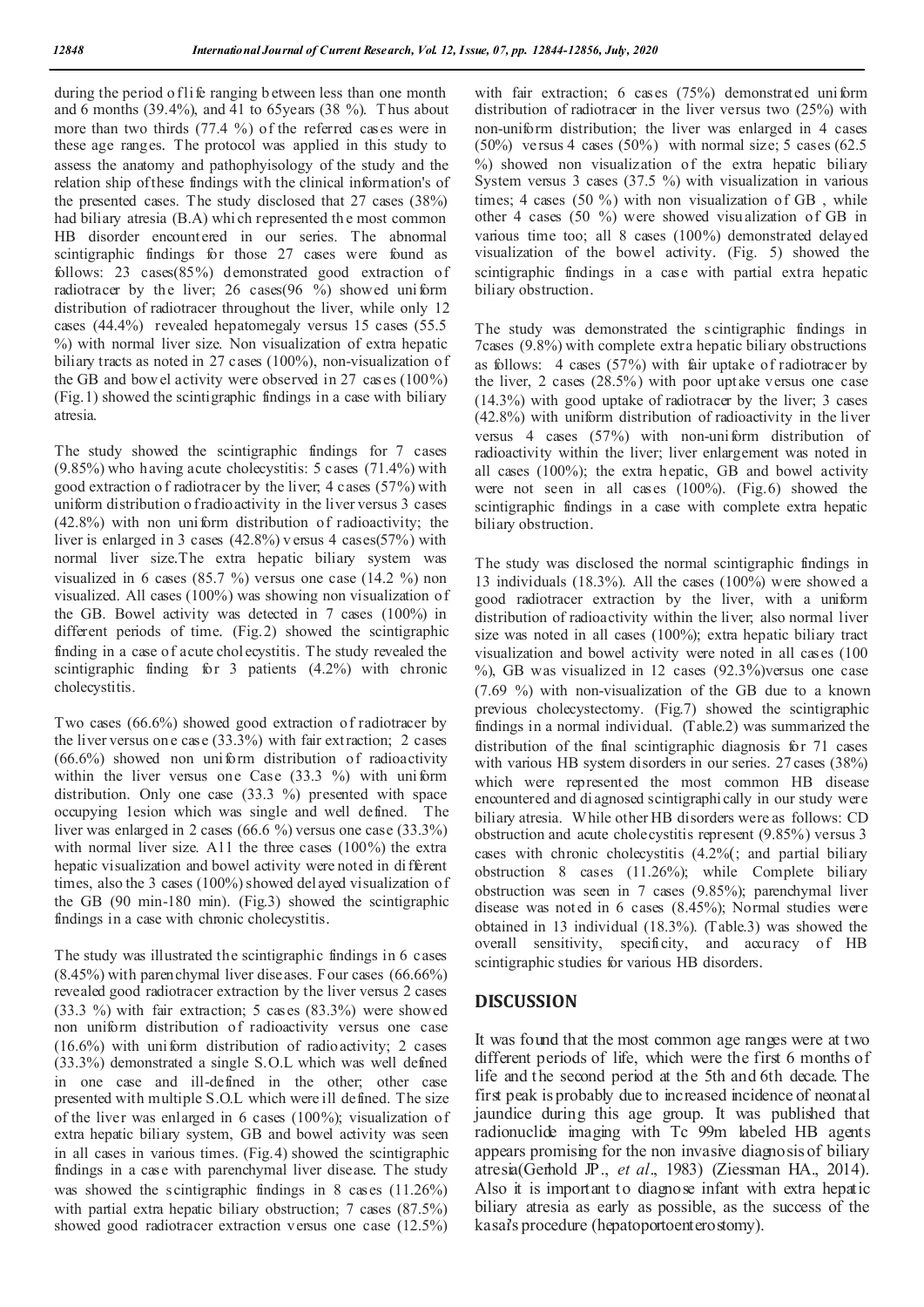| Table 1. Showing Age Distribution |  |  |  |  |
|-----------------------------------|--|--|--|--|
|-----------------------------------|--|--|--|--|

| Age (year)                      | No. of patients | Percentage %    |  |
|---------------------------------|-----------------|-----------------|--|
|                                 |                 |                 |  |
| Less than $1$ month $-$ 6 month | 28              | 39.4 %          |  |
| $7$ month $-1$ year             | 4               | 5.6 $%$         |  |
| $1 yr - 5 yr$                   | $\overline{2}$  | $2.8\%$         |  |
| $6 - 10 \,\text{yr}$            |                 | 1.4 $%$         |  |
| $11 - 15$ yr                    |                 |                 |  |
| $16 - 20$ yr                    |                 |                 |  |
| $21 - 25$                       | 1               | 1.4 $%$         |  |
| $26 - 30$                       |                 |                 |  |
| $31 - 35$                       | 3               | 4.2 $%$         |  |
| $36 - 40$                       |                 | 1.4 $%$         |  |
| $41 - 45$                       | 6               | 8.4 %           |  |
| $46 - 50$                       | 8               | 11.3 %          |  |
| $51 - 55$                       | 2               | 2.8%            |  |
| $56 - 60$                       | 6               | 8.4 %           |  |
| $61 - 65$                       | 5               | $7 \frac{9}{6}$ |  |
| $66 - 70$                       | 4               | $5.6\%$         |  |
| Total                           | 71              | $100 \%$        |  |
|                                 |                 |                 |  |

Female =  $33$ \*;Male =  $38$ \*

| Table 2. Showing the distribution of the final scintigraphic diagnosis for 71 cases* |  |  |  |
|--------------------------------------------------------------------------------------|--|--|--|
|                                                                                      |  |  |  |

| Scintigraphic diagnosis                              | No. of Pts.    | $\%$    |
|------------------------------------------------------|----------------|---------|
| <b>Biliary Atresia</b>                               | 27             | 38 %    |
| Cystic duct obstruction $\&$<br>Acute Cholecy stitis | $\overline{7}$ | 9.85%   |
| Chronic cholecystitis                                |                |         |
|                                                      | 3              | 4.2%    |
| Partial extra hepatic biliary obstruction            |                |         |
| Complete<br>extra hepatic biliary obstruction        | 8              | 11.26 % |
| Parenchymal liver disease                            | $\overline{7}$ | 9.85 %  |
| Normal                                               | 6              |         |
|                                                      |                | 8.45 %  |
|                                                      | 13             |         |
|                                                      |                | 18.3%   |
|                                                      |                |         |
| Total                                                | 71             | 100 %   |

Classification according to final nuclear diagnosis \*









**B.** 20 min





**Fig 1. Showing the hepatobiliary scintigraphy in a 2 months male infant patient with biliary atresia**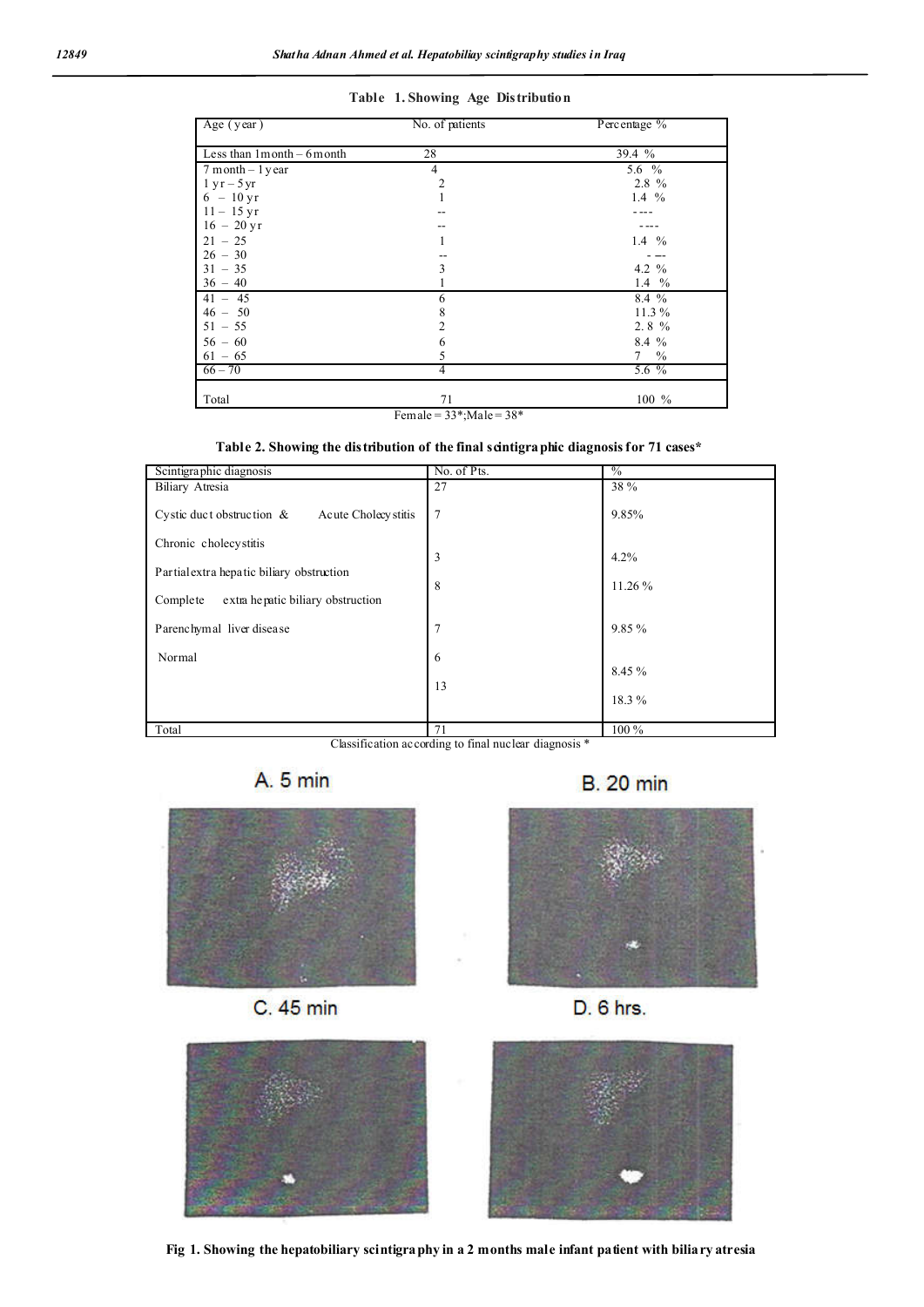

**Fig 2. Showing the hepatobiliary scintigraphy in Female patient with a cute cholecystitis**

A. 5 min

**B.** 30 min.









D. 3 hrs.



Fig .3. Showing the hepatobiliary scintigraphy in patient with chronic cholecystitis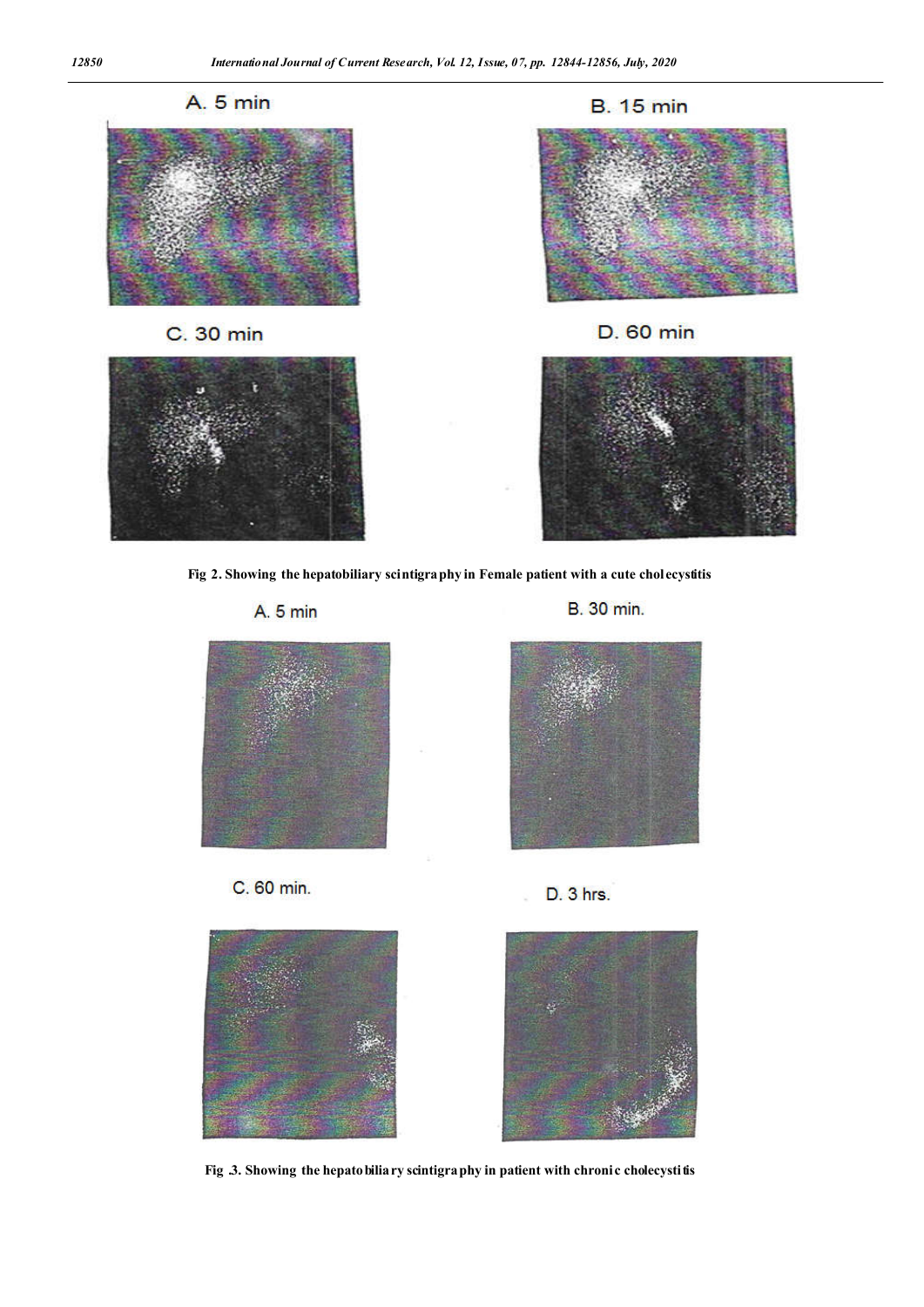A. 5 min.



C. 45 min





D. After 2 hrs





**Fig 4. Showing the hepatobiliary scintigraphy in Female patient with paranchymal liver disease**

A. 5 min







**Continue …**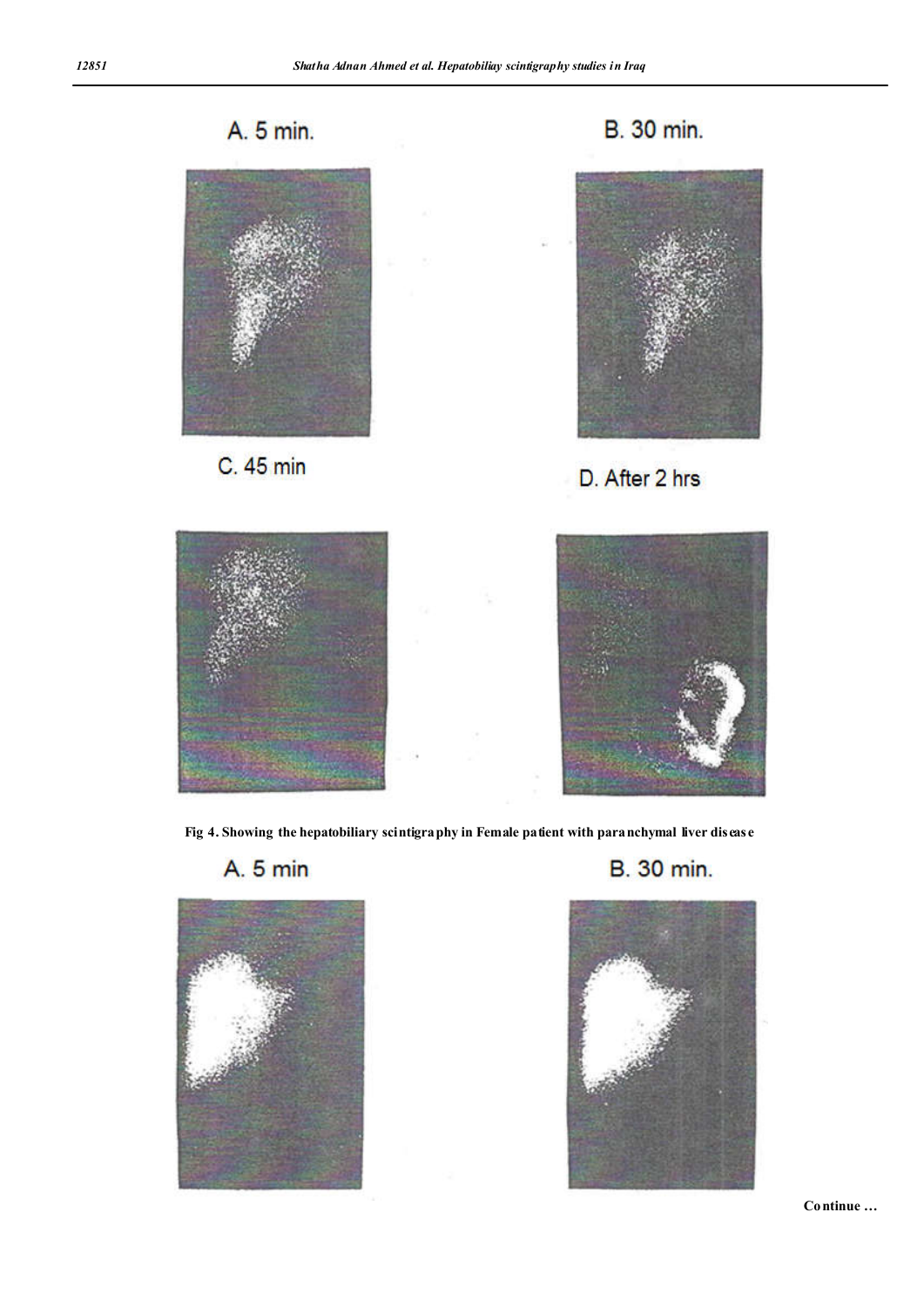# C. 60 min



# D. After Fatty meal



**Fig 5. Showing the hepatobiliary scintigraphy in male patient with partial hepatic biliary obstruction**







C, 45 min



D. After Fatty meal



**Fig 6. Showing the hepatobiliary scintigraphy in female patient with completed biliary obstruction**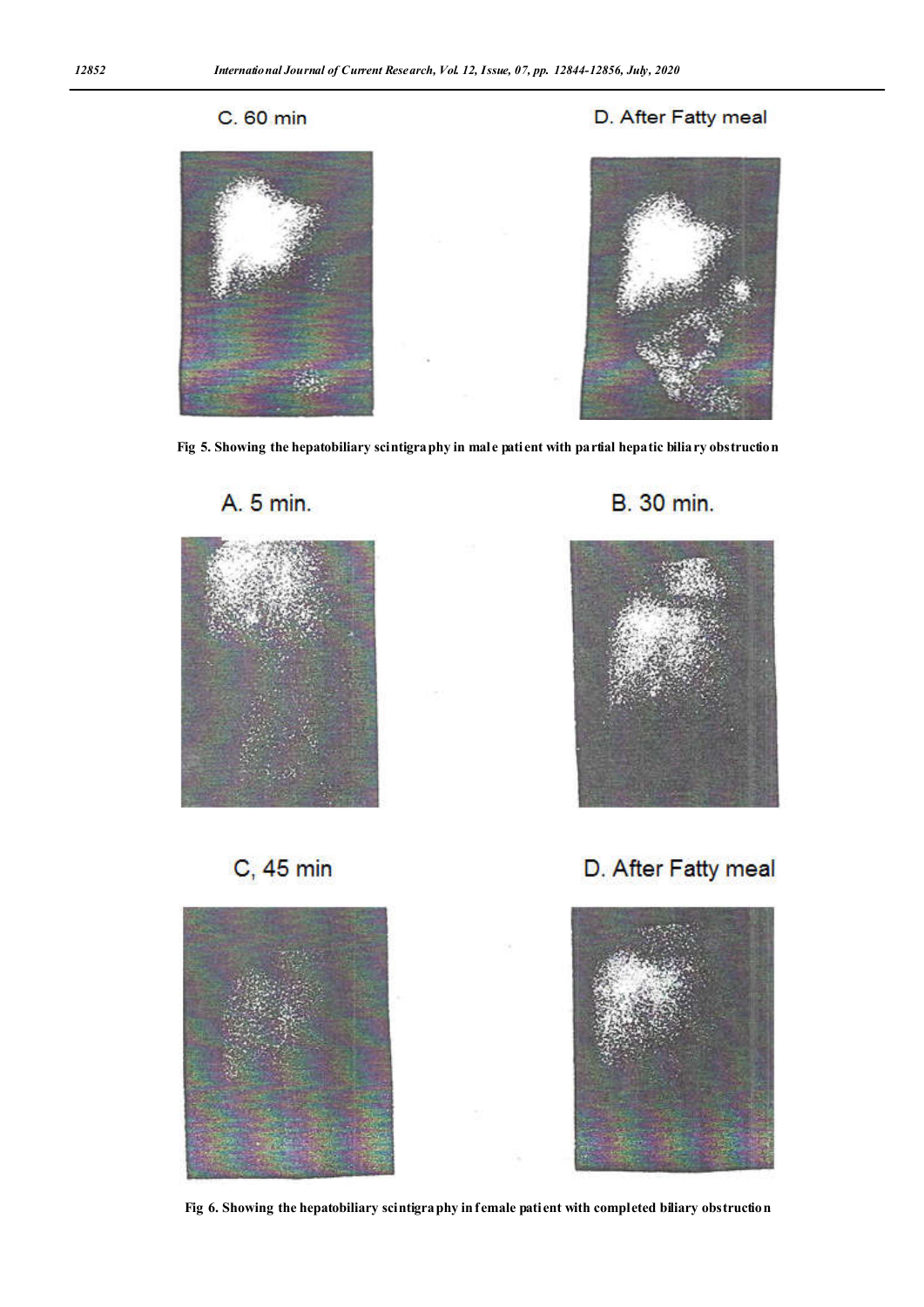A. 50 min



C. 30 min











**Fig 6. Showing the hepatobiliary scintigraphy in a 50 year old lady**

is inversely related to the age and is greatest if performed during the first 2-3 months of li fe (Gerhold JP., *et al*., 1983 and Coller B.D, *et al*., 1980) (Ziessman HA.2014). Contrary, the in fant with intra hepatic cholestasis from other causes e.g. neonatal hepatitis, should not be subjected to laprotomy (Gerhold, *et al*., 1983). Therefore, this technique is important to distinguish the line of treatment of jaundiced patients (whether surgical or medical) particularly, in the surgical method, since in vitro laboratory studies and closed needle biopsy are often unable to differentiate between biliary atresia and neonata1 hepatitis (Coller B.D, *et al*., 1980).While, the second peak of the increasing number was probably due to the prevalence of liver diseases and gall stones and their complications during this age range (James, 1986 and Bouchier, 1986). Biliary atresia was the most common disease found in our series (38 %) which was the only cause of neonatal jaundice encountered in this study (Table. 2). This may be probably due to the majority of the referred cases were during this age group as shown in (table.1). However, this statistically, doesn't reflect the real prevalence o f HB disorders because of the limited number of patients. The scintigraphic findings in these cases are studied as follows:

The radiotracer extraction was good in most cases (85%) with uniform distribution of radioactivity within the liver (96%) these findings are possibly due to early referring the cases with sign and symptom of neonatal jaundice to confirm the diagnosis of biliary Atresia as early as possible. Early diagnosis is critical and must be made within the first 60 days of life to prevent irreversible liver failure(Ziessman HA. 2014) , since the results of the Kasai procedure at this age has a 90% success rate whereas beyond 3 months success rate drops to 20%.(Col SS Anand, Lt Col RK Handa, 2006), so results are poor beyond the age of 10-12 weeks, as irreversible liver damage have occurred (Shepherd , 1986). Hepatomegaly versus normal size was (44.5) and (55.5%) respectively which is in significant. The extra hepatic biliary tracts, GB, and bowel were not visualized in all cases. Non visualization of bowel activity even throughout the 24 hour was the most useful diagnostic criterion reported previously (Gerhold., *et al*., 1983).Also non visualization of the GB in our study was in agreement with report of B. David (Coller B.D, *et al*., 1980). Early diagnosis of acute cholecystitis is very important since it is one of the most common surgical emergency. Prompt diagnosis of acute cholecystitis is highly indicated to decrease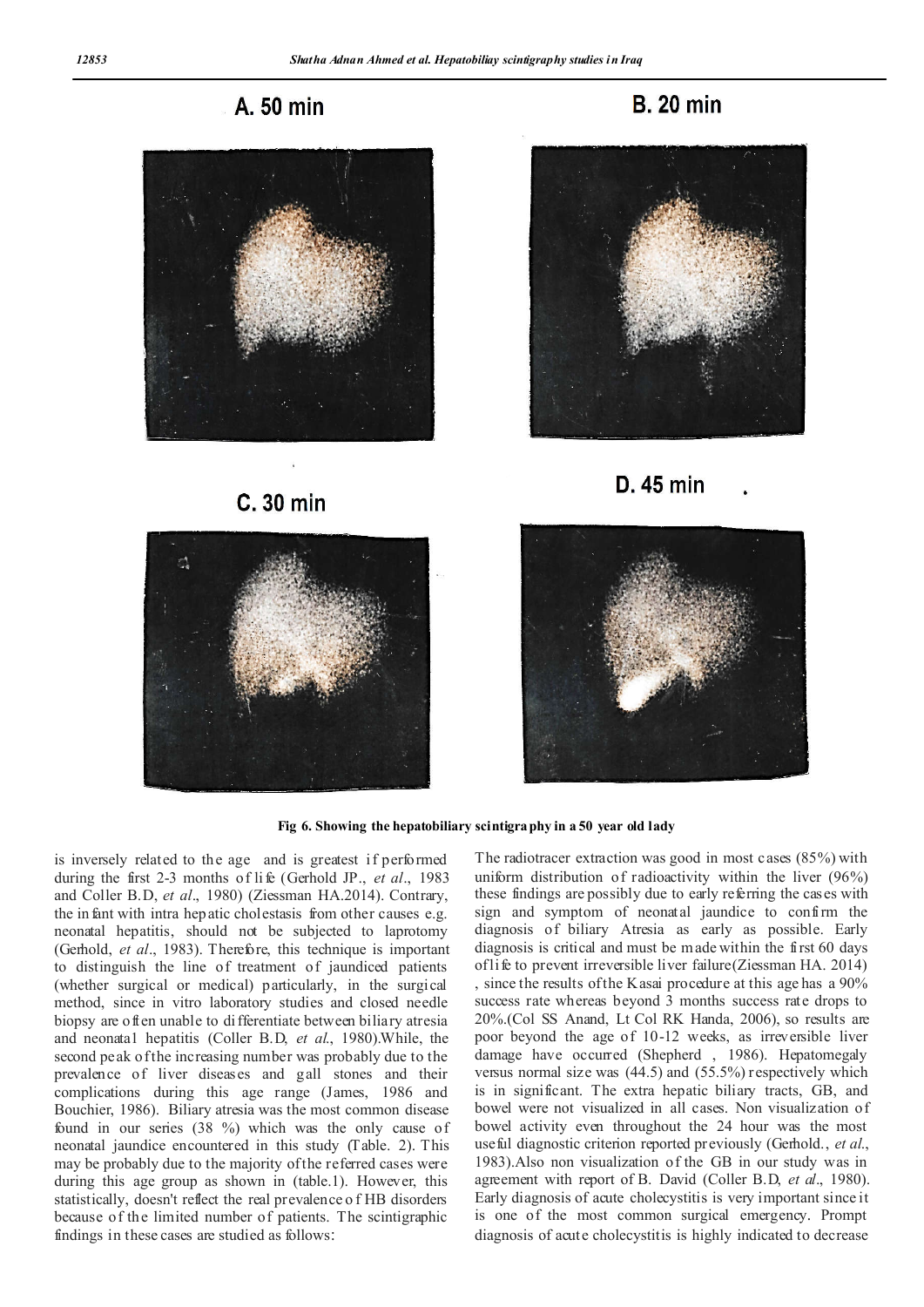the morbidity and mortality associated with this condition (Weissmann, *et al*., 1979). Cholescintigraphic technique has proved to be the most sensitive method available for documenting CD patency or obstruction and has become the procedure of choice in evaluation of patients with suspected acute cholecystitis (A1-Eid MA., *et al*., 1988 and Freitas, 1982). This technique does not h ave the limitations which are present with other imaging procedure such as oral cholecystography, ultrasound and computerized tomography (Al-Eid MA.,. *et al*., 1988 and Weissmann, *et al*., 1979). T he incidence o f acute cholecystitis in our series was 9.85 %. The scintigraphic findings demonstrate the following criteria. The extra hepatic biliary system was visualized in 85.7% only one case show non visualization of extra hepatic biliary System. A11 cases (100%) revealed non visualization of GB within 60 minutes which is the major diagnostic criteria of acute cholecystitis

which indicate CD obstruction (Freitas, 1982;Weissmann, *et al*., 1981), bowel activity was detected in all cases (100%). In case No. 3 the extra hepatic biliary tract non visualization in addition to non visualization of GB and normal visualization of bowel within 60 minutes, since the GB was not visualized and normal biliary to bowel transit within 60 minutes the diagnosis of acute cholecystitis can be presumed even if the CBD is not visualized (Weissman, *et al*., 1981). Although the main finding encountered in acute cholecystitis was non visualization of the gall bladder, other parameters such as the degree and rate of liver uptake, visualization and caliber of CBD and the presence of intestinal activity as well as rapidity of biliary tract to bowel transit of the radiotracer forms secondary findings for acute cholecystitis, so our study appear to be confined to this spectrum of cholescintigraphic patterns (Weissmann, *et al*., 1981) (ZiessmanHA,2003). In our series chronic cholecystitis forms only 4.2%.The scintigraphic patterns for chronic cholecystitis were variable in our study because of the nature of this chronic disease. The most common diagnostic finding of chronic cholecystitis in this method is the delayed visualization of the GB, ranging b etween 90-180 minutes post injection of radiotracer and after fatty meal. Normal visualization of extra hepatic biliary tracts and bowel were seen in all cases (100%). However, only one case was presented with liver S.O.L which was single and we11 defined, this case is probably has another pathology in the liver. It was reported that the delayed visualization of GB at later than 1hour after IDA injection intravenously is most commonly associated with chronic cholecystitis (Weissmann HS., *et al*., 1981). Delayed GB visualization most probably induced by a partial functional obstruction of CD due to viscous bile, chronic mucosal oedema and luminal debris. Cholescintigraphy appears of limited value in diagnosis of chronic cholecystitis in comparison to acute cholecystitis (Freitas, 1982). Moreover, the cholyscintigraphic method assesses the patency of CD and CBD, but it does not have sufficient anatomic resolution to detect the presence of gallstones associated with chronic cholecystitis (Freitas, 1982) other wise, in minimal symptomatic patients at least 90% have normal cholescintigraphy while remaining 10 % will show either delayed GB visualization (up to 4 hours post injection) or persistent non visualization. Since the majority of patients with chronic cholecystitis demonstrated normal cholescintigram, cholescintigraphy is not a useful Screening tool in the evaluation of patient with suspected chronic cholecystitis such screening is performed by oral cholecystography or real time ultrasonography (Freitas, 1982

and Laing FC., *et al*., 1981). This may reflect the low percentage of chronic cholecystitis in comparison to acute cholecystitis in our series) (3 cases). Parenchymal liver disease represents 8.45 % in our series. All cases (100%) demonstrated hepatomegaly with 50% of cases revealed space occupying lesion two cases with single (one well defined and the other i11 defined) and one case with multiple i11 defined; the radiotracer extraction were variable, while 83.3% of cases with non uniform distribution o fradioactivity; visualization of extra hepatic biliary system, GB

**Table ( 3 ) Showing the over all sensitivity, specificity, and accuracy of HB scintigraphic studies for various HB disorders**

|                                    | Disea se | No<br>disease | Total |             |
|------------------------------------|----------|---------------|-------|-------------|
| Abnormal                           | 45 TP    | $0$ FN        | 45    | Total $+ve$ |
| Normal                             | $2$ FP   | 24 TN         | 26    | Total -ve   |
| Total                              |          |               |       |             |
| $TP: True + ve$ , $FP: False + ve$ |          |               |       |             |

TN : True - ve, FN : False - ve

and bowel activity were detected in all cases at various times. Our findings are supported by the characteristic features of parenchymal liver disease scintigraphically as reported in literatures as follows: A reduced rate of accumulation of TC-99m IDA by the hepatocyte, a normal or delayed appearance of radioactivity in the bowel and no evidence of stasis within the biliary tract (Rosenthal, 1982). Impaired liver uptake correlate well with hepatocellular disease since it has been observed that for a given serum bilirubin level the uptake is higher for mechanical obstruction than that it is for hepatocellular disease (Rosenthal, 1989). In jaundiced patient the interpretation depends on the level of serum bilirubin, if serum bilirubin  $\leq 5mg\%$  with no dilatation of bile ducts this goes with hepatocellular disease, and when the serum bilirubin more than 5mg% and biliary duct not visualized with appearance of gut activity at 24 h. and GB visualized the finding goes with hepatocellular disease, but if there is no gut activity at 24 hours with either GB visualization this is with hepatocellular disease or GB not visualized this suggest either hepatocelluar disease or complete biliary obstruction. Partial extra hepatic biliary obstruction form 11.26% of our series the scintigraphic findings were as follows:

(87.5 %) showed good radiotracer extraction with uniform distribution of radiotracer in the liver in (75%), this high percentage of uptake correlate well with extra hepatic biliary obstruction against paranchymal liver disease(Rosenthal, 1982). Hepatomegaly finding during cholescintigraphy was not specific (50 %). The extra hepatic biliary system was non visualized in 5 cases (62.5%) versus (37.5%) visualized with moderately delayed time between (30-60minute). The GB visualized in 50 % versus 50 % non visu alization, all cases (100%) showed delayed visualization of bowel activity ranging between (60-180 minute). Therefore, the most common pathognomonic finding of partial biliary obstruction in our study was the delayed visualization of the bowel. This finding was accepted as the pathognomonic sign of partial extra hepatic biliary obstruction, also a dilated main biliary duct with pooling of radioactivity within the biliary tract was reported in previous literatures) Rosenthal *et al*., 1978 and Pouwels S., *et al*., 1978 and Rosenthal, 1982. Complete extra hepatic biliary obstruction constitute 9.8% of our series. The scintigraphic findings revealed: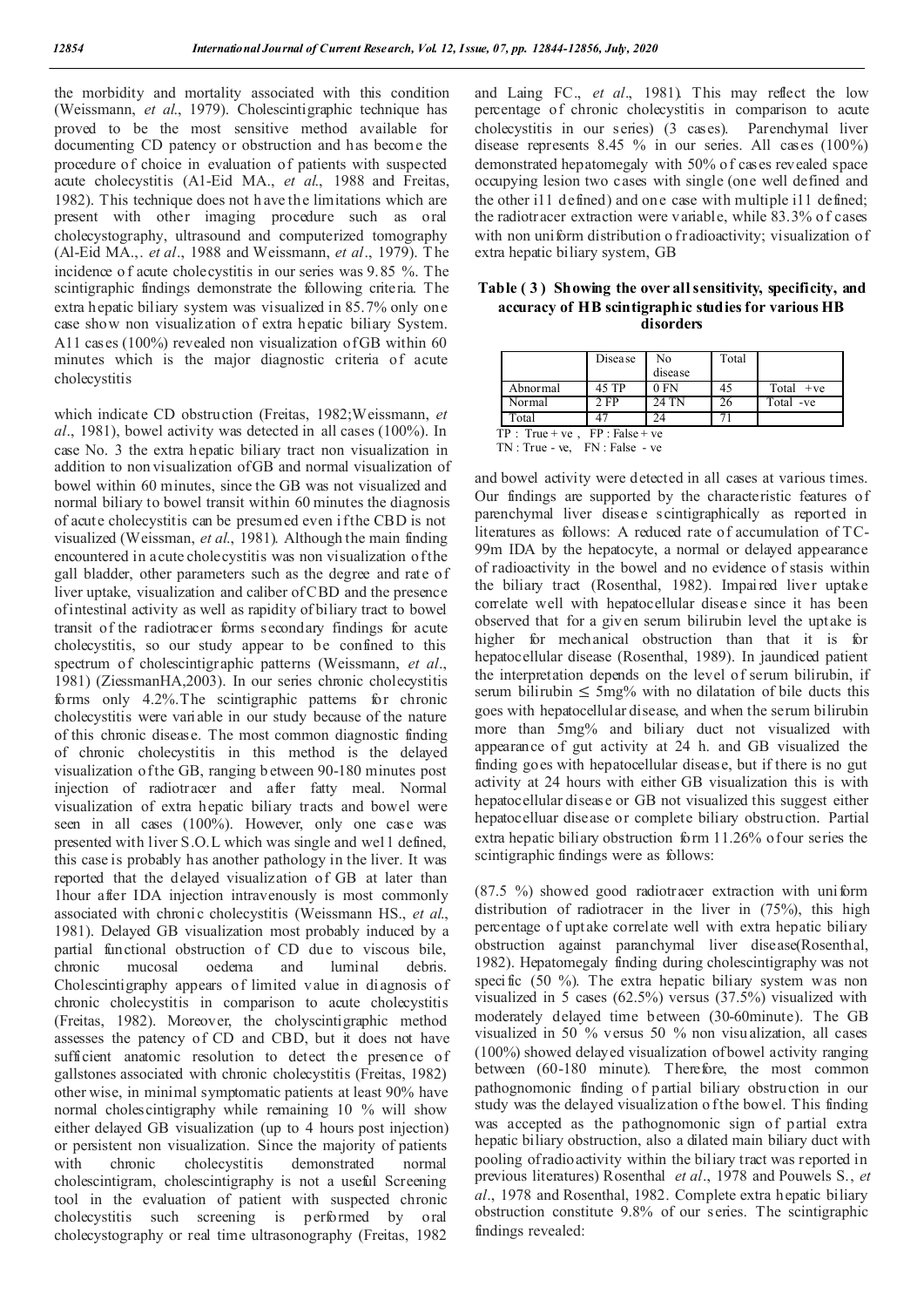Non visualization of the extra hepatic biliary system, GB and bowel activity in all cases (100%). These findings are corresponding with the previous studies which regard the absence of radioactivity in biliary tracts and intestine up to 24 hr after administration of T c-99m IDAs the diagnostic criteria of complet e extra hepatic biliary obstruction when the bilirubin level is 5mg% or less) Rosenthal L. *et al*., 1978 and Freitas, 1982 and weissman, 1979 and Pauwels S., *et al*., 1978). Moreover, the explanation of non-visualization of GB and extra hepatic biliary tract is due to the high intra ductal pressures prevent the transport of Tc-99m IDA from the hepatocyte to the canaliculi (Rosentha1, 1982). Only case No. 4 the non-visualization of GB was due to previous cholecystectomy. The degree o fuptake should be reserved as a second order parameter and used only in questionable cases. Since the only criteria that may help to differentiate between an obstructed and a hepatocellular problem is the fact that in cases o f a complete extra h epatic biliary obstruction, the liver is clearly seen early, whereas in cases of complete hepatocellular obstruction (hepatocellular disease) it is usually hard to recognize the liver, accordingly the differential diagnosis is almost impossible in cases of hepatocellular process complicating a complete m echanical obstruction. This implies that when there is a complete biliary obstruction the use of Tc-99m diethyl-IDA never permit localization of the site of obstruction, since the main bile ducts are not seen (Pauwels S., 1978). In these cases ultrasound can confirm CBD obstruction and determine it is cause. 18.3% of our series 13 cases shows normal HB scintigraphy. A11 cases, (100%) demonstrated good extraction of radiotracer by the liver, uniform distribution of radioactivity within the liver, normal 1iver size, visualization of extra hepatic biliary tract and bowel activity in all cases (100%) was observed with average times 17 minutes and 29minute respectively. T he GB was visualized in 92.3 %within 28 minute in average (normal time). Only one case 7.69 %disclosed non visualization of the GB which was known to have cholecystectomy. Therefore, our findings are within normal ranges documented by previous reports as follows:

Maximum extraction of radiotracer by the liver is within 5-10 minute; the CBD, GB and bowel are usually visualized between 15-30 minute, the upper limit of no rmal visualization of these structures is 1 hour (Weissman, *et al*., 1979 and Rosenthal L. *et al*., 1978). (Table.2) was summarized the distribution of the final scintigraphic diagnosis for 71 cases with various HB disorders in our series. In this study we can't able to estimate the sensitivity and specificity of each HB disorder because the study was a retrospective one with randomly referred cases were included and was not designed for one specific disease. However, the overall sensitivity and specificity and accuracy for various HB disorders can be calculated. The results of our work showed that this nuclear technique has, a statistically high sensitivity (95 %), and specificity (100 %) and accuracy (97 %). We can conclude that this technique is highly useful in evaluation or assessment of patients with suspected hepatic and biliary system disorders.

#### **Abbreviations:**

HB: Hepatobiliary. CHD: Common hepatic duct. CD: Cystic duct CBD: Common bile duct

GB: Gall bladder. IDA: Imino diacetic acid mci: Milli curie. uci: micro curie.

### **REFERENCES**

- Al- Eid MA., Lafrance ND., Wagner HN. 1988. "Radionuclide imaging in emergencies part 2", Iraqi Medical Journal, volume 36,No. 1.
- Bouchier I.AD. 1986. " Gallstones " Medicine International 29 May
- Brant William E., Helms Clyde A. 2007. "Fundamental of Diagnostic Radiology".  $3<sup>rd</sup>$  Edition copy right
- Carlos L.J., Kelley R.O. "Basic Histology"  $6<sup>th</sup>$  ed. Prentice-Hall international inc. P: 316-327 , 198.
- Cheruv LR., Nunn AD., Loberg MD. 1982. "Radiopharmaceutical for Hepatobiliary Imaging". Seminars in Nuclear Medicine ,Vol. XII , No.1 (January)
- Chilton HM., Witcofski RL., " Nuclear pharmacy " 1986. Lea & Febiger 600 Washington Square Philadelphial, PA 19106-4198 U.S.A. (215) 922-1330.
- Cooksley G.: " Acute viral Hepatitis". Medicine international 28April, 1986, p. 1160- 1164.
- Col SS Anand, LT Col RK Handa, Mr Jogender Singh, Lt Col I Sinha: " Hepatobiliary Scintigraphy in diagnosis of Biliary Atresia" MJAFI, Vol. 62, ,No.1, 2006 page 20-21..
- Early P.J., Sodee D.B., "Principle And Practice of Nuclear Medicine". The C.V. Mosby company, P: 156, 1985.
- Freitas JE. 1982. " Cholescintigraphy in Acute and chronic cholecystitis". Seminar in Nuclear Medicine, vol. XII , No. 1 , (January).
- Gerhold JP., Klingensmith III WC., Kunicc., *et al*." 1983. Diagnosis of Biliary Atresia with Radionuclide Hepatobiliary Imaging". Radiology 146 : 99-504 , February , 1983.
- Gross C.M. 1966. " Grey's Anatomy of the Human Body". 28ed.Philadelphia, Len &Febriger.
- Guyton AC. 1987. "Text Book of Medical Physiology 6thed. Philadelphia W.B. Saunders Company.
- Harbert J. 1984. "Text Book of Nuclear M edicine Vol. I Basic Science (2nd ed.), Philadelphia , Lea and Febriger PP. 19, 30, 40.
- Harding Rains AJ., Mann CV. *et al*. 1990. "Baily and Loves short practice of surgery " 20th ed. Chapman and Hall Ltd. 11 New Fetter Lane, London.
- Harvey, John, Mekusick, *et al*. 1988. "The principle and practice f Medicine " 22 ed. Prentice-Hall International inc. U.S.A.
- James O. 1986. " Assessment of Jaundice". Medicine International , 28,Apri1
- Last RJ. 1984. " Anatomy Regional and Applied " 7th ed. Churchill Livingstone, PP 207.
- Mark T ulchinsky, BrianW.Ciak, Dominique Delbeke, Andrew Hilson, Kelly Anne Holes-Lewis, Michael G. Stabin and Harvey A .Ziessman. 2010. " SNM practice Guideline for Hepatobiliary Scintigraphy 4.0" Journal of Nuclear Medicine Technology. Vol.38. No. 4. December
- Macintyre W.J. *et al*. 1988. "Sensitivity and Resolution In Radioisotope Scanning ". In medical radioisotope scintigraphy IAEA, vol. 1, PP. 391..